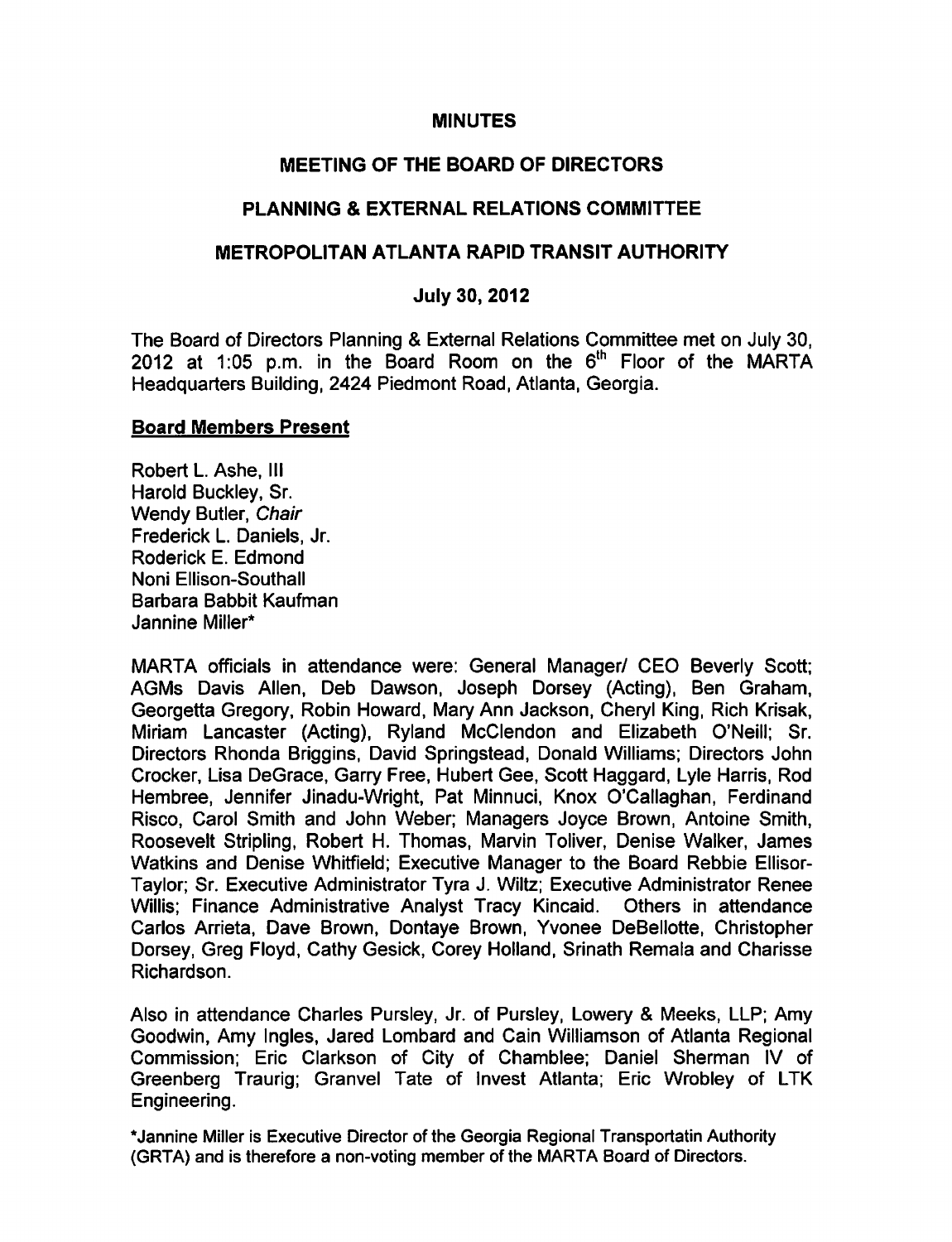## Approval of the June 25, 2012 Planning & External Relations Committee Meeting Minutes

On motion by Mr. Daniels seconded by Mr. Buckley, the minutes were unanimously approved by a vote of 5 to 0, with 5 members present.

## Briefing - Atlanta Regional Commission Request to Flex Funds

Dr. Crocker briefed the Committee on the Atlanta Regional Commission (ARC) request to flex funds.

### Context of Request

- ARC has requested MARTA consider flexing LCI (STP-Urban L230) funds to FTA-Section 5307
	- Previously done with LCI Funds for the Luckie Street Two-Way Conversion with Streetcar Projects in Atlanta, Tucker, East Point and Fairburn, Doraville
	- Total amount is just over \$33 million
- Eight projects originally considered, one added that met 5307 criteria:
	- Pedestrian projects within 34 mile of transit stop
	- $\circ$  Bicycle project within 3 miles of transit stop
- Goal is to reduce project implementation time

### Example Projects

- West Broad Street Bike / Pedestrian Facilities (Fairburn)
- Tucker Streetscapes (DeKalb County)
- Juniper Street bicycle and pedestrian improvements (Midtown Atlanta)
- Peachtree Corridor Project Phase 3 (Buckhead)

### Implications for MARTA

- MARTA would need Intergovernmental Agreements (IGA)
	- Approved by Board of Directors
	- ARC/MARTA on overall management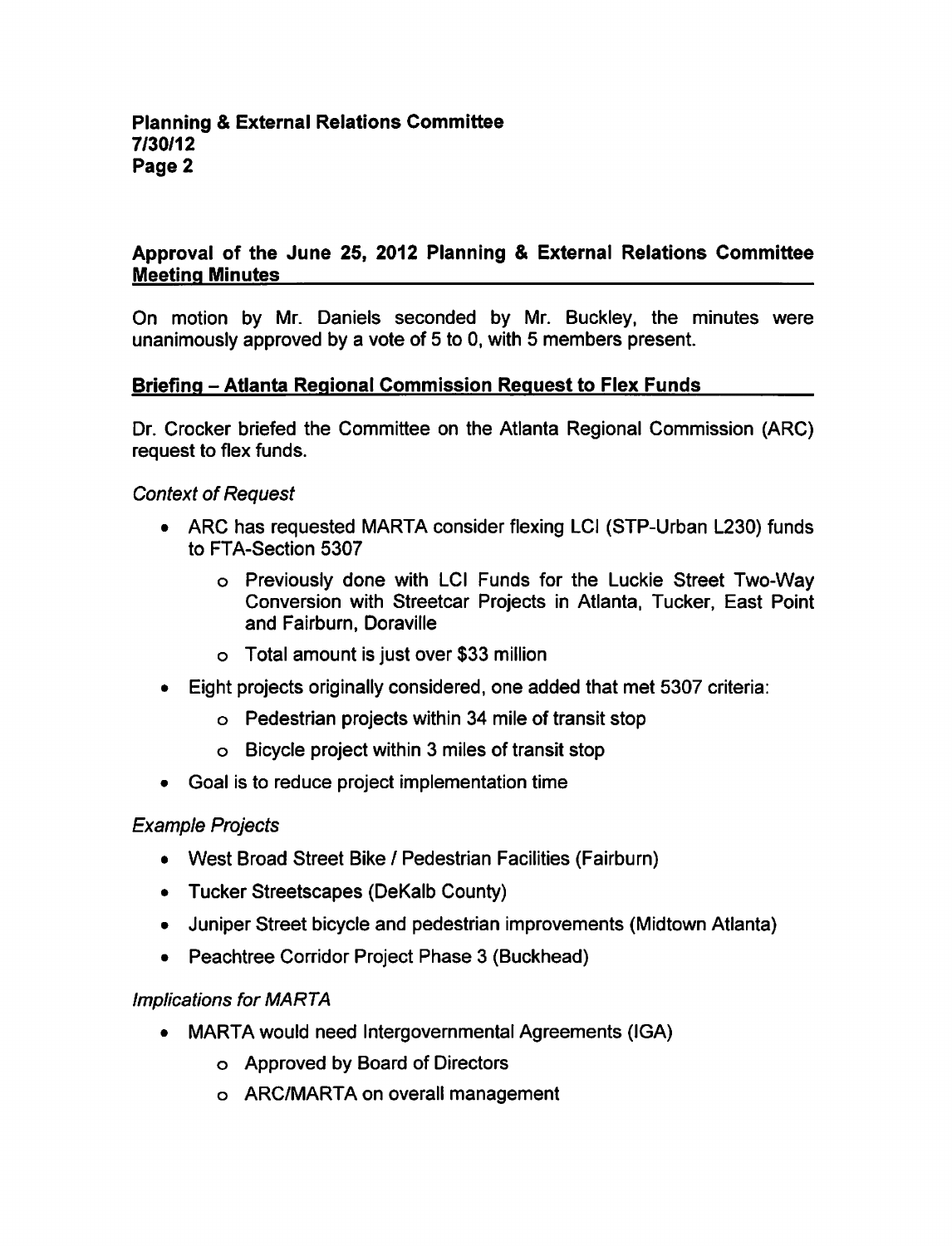- o MARTA / Project Sponsor on Project Delivery
- Likely MARTA Responsibilities
	- With FTA
		- Requires assurances to FTA on project condition
		- Monitoring/Oversight of Project Sponsor Delivery and  $\blacksquare$
		- $\blacksquare$ Maintenance of Asset
		- Reimbursement of MARTA oversight time from grant (GDOT  $\blacksquare$ currently uses  $1\%$
	- With Project Sponsor (similar to 2009 Offset Projects)
		- Review/concurrence of invoices  $\blacksquare$
		- Annual certification of project condition
		- Life-cycle of asset specified in agreement  $\blacksquare$

### Potential Next Steps

- Feedback from MARTA Committee (July 30 2012)
- Finalize Agreement with ARC (Aug/Sept)
	- Return to MARTA Planning and External Relations Committee/Board of Directors for approval
- Negotiate Agreements with Project Sponsors (Fall 2012)  $\bullet$ 
	- o Would require approval by MARTA Board of Directors
	- Similar to how JARC/New Freedom projects are approved
- Mr. Daniels asked how are these projects recommended to MARTA.
- Dr. Crocker said they are submitted to ARC by project sponsors.
- Mr. Daniels asked about the IGA framework.
- Dr. Crocker said it is very similar to JARC New Freedom grants.
- Mr. Daniels asked who is accountable in terms of useful life.
- Dr. Crocker said the FTA has a longer term; they will pay for and maintain.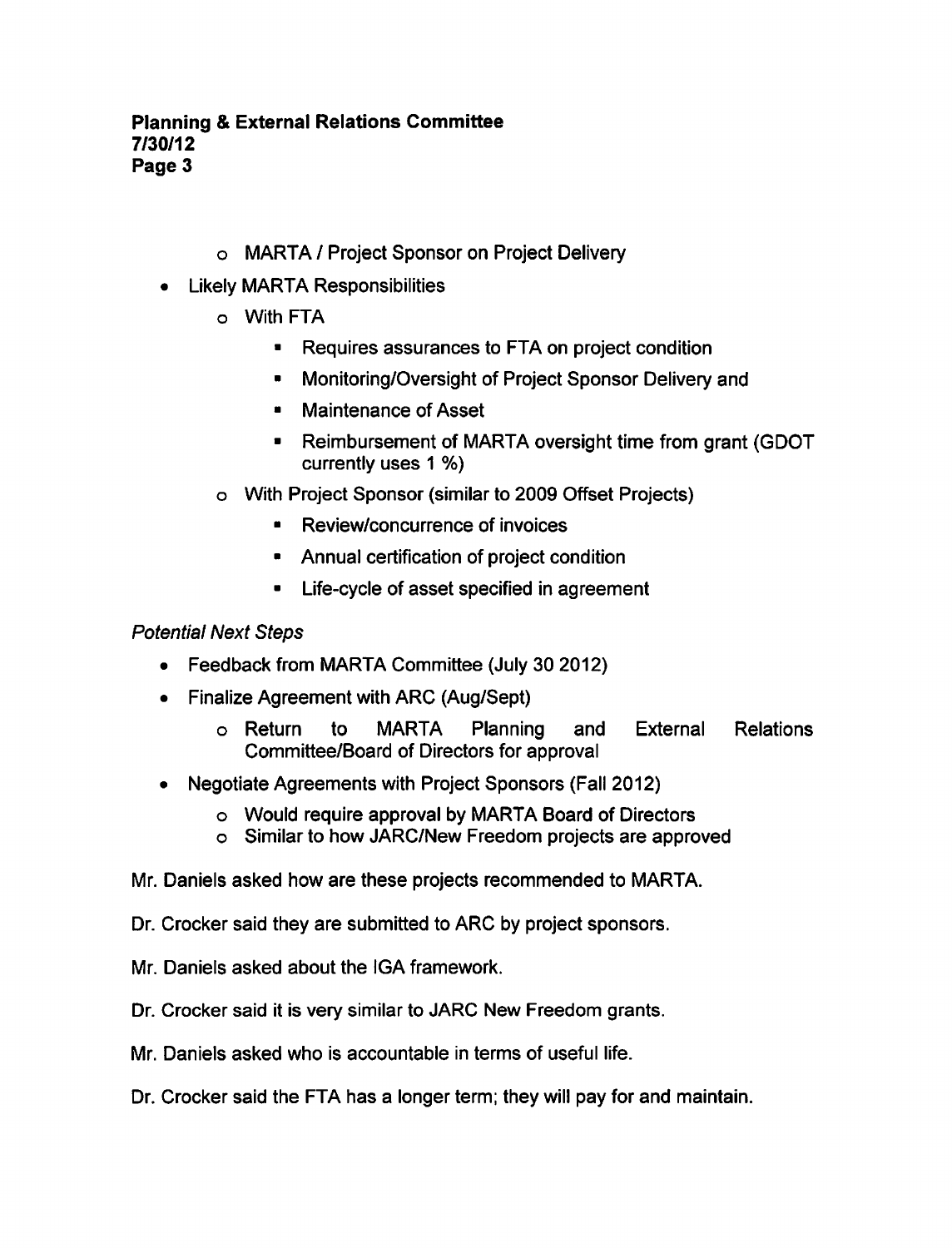Mr. Daniels asked if there is a budget for administrative costs.

Dr. Crocker said yes, it will be added to projects  $-1\%$  is a good working budget for now. It can be adjusted, if necessary, each year.

Dr. Scott said MARTA has had extensive conversations with ARC staff. The agreements will come back to the MARTA Board for approval.

Mr. Ashe said if local government is building; how does MARTA avoid cost overruns.

Dr. Crocker said GDOT certifies once a year. A subgrant has not been drafted.

Mr. Ashe said he is totally supportive. Though, GDOT and MARTA are not identically separated.

Mr. Daniels said it seems that MARTA needs a separate entity for planning and oversight. He said he would like MARTA to explore this, as it is taking on a new role.

Dr. Edmond asked what are the time projections for GDOT doing this alone.

Dr. Crocker said from 7-9 years alone, to less than three years.

Mrs. Butler asked who chooses the projects.

Dr. Crocker said ARC chooses the projects based on budget.

Mrs. Butler asked if what was presented is a complete list.

Dr. Crocker said yes, for Fiscal Year 2013.

Mrs. Butler asked if the funds would otherwise be available to MARTA.

Dr. Crocker said these are not projects that MARTA would typically pursue.

Dr. Edmond said there seems to be a disparity between MARTA and the State. It appears when MARTA needs help, there is no relief.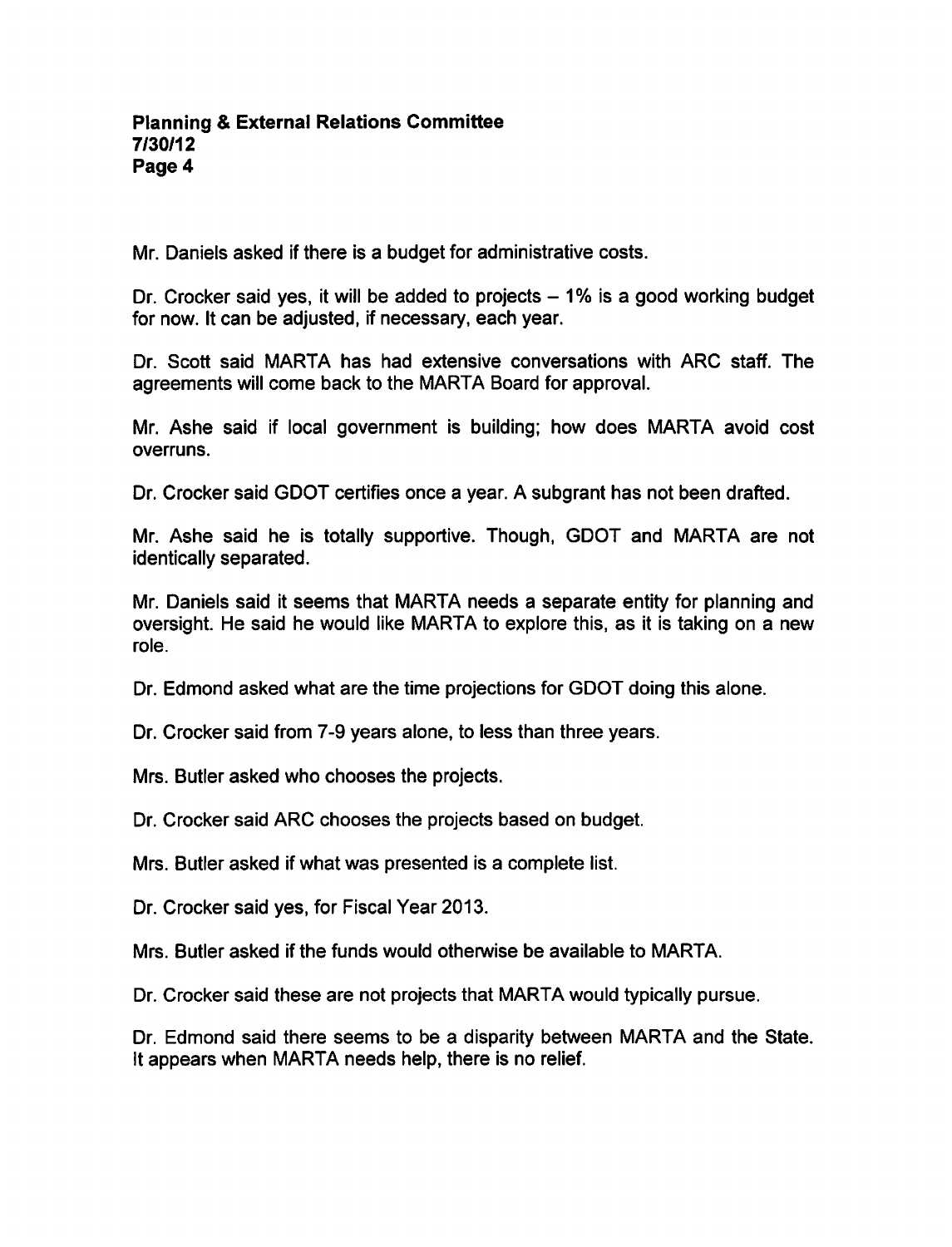Mrs. Butler agreed with Dr. Edmond. She added the key is that the projects are within the MARTA service area.

## Briefing - Transit Oriented Development (TOD) Update on Activities

Dr. Crocker briefed the Committee on MARTA's current and potential TOD activity.

### TOD Opportunities Overview

- MARTA has received an increasing amount of interest in redevelopment opportunities near transit stations from the private sector and from local **jurisdictions**
- Staff decided in winter 2012 to identify and categorize the MARTA stations that are most likely to be redeveloped based upon a variety of factors
- A simple scoring matrix was modeled after the DART TOD ranking system presented at ULI in December 2011

### TOD Opportunities Matrix

- Methodology
	- Data Collected Within 1/2 Mile Radius
- Nine Categories Measured
	- Developer Interest, Financial Investment, Area Demographics, Parking, Master Planning Work
- Scoring Category Tiers
	- $\circ$  Tier 1 = 45 Total Points
	- o Tier  $2 = 30$  Total Points
	- $\circ$  Tier 3 = 15 Total Points
- $\bullet$  Final Rankings = MARTA Property Most Likely Potential for Redevelopment
- Tier 1 Most Important (50% of Total):  $\bullet$ 
	- Minimum Capital Investment Required
	- Qualified Developer Interest
	- Community/ Master Planning Efforts
- Tier 2 Demographics & Market-Based Criteria  $\bullet$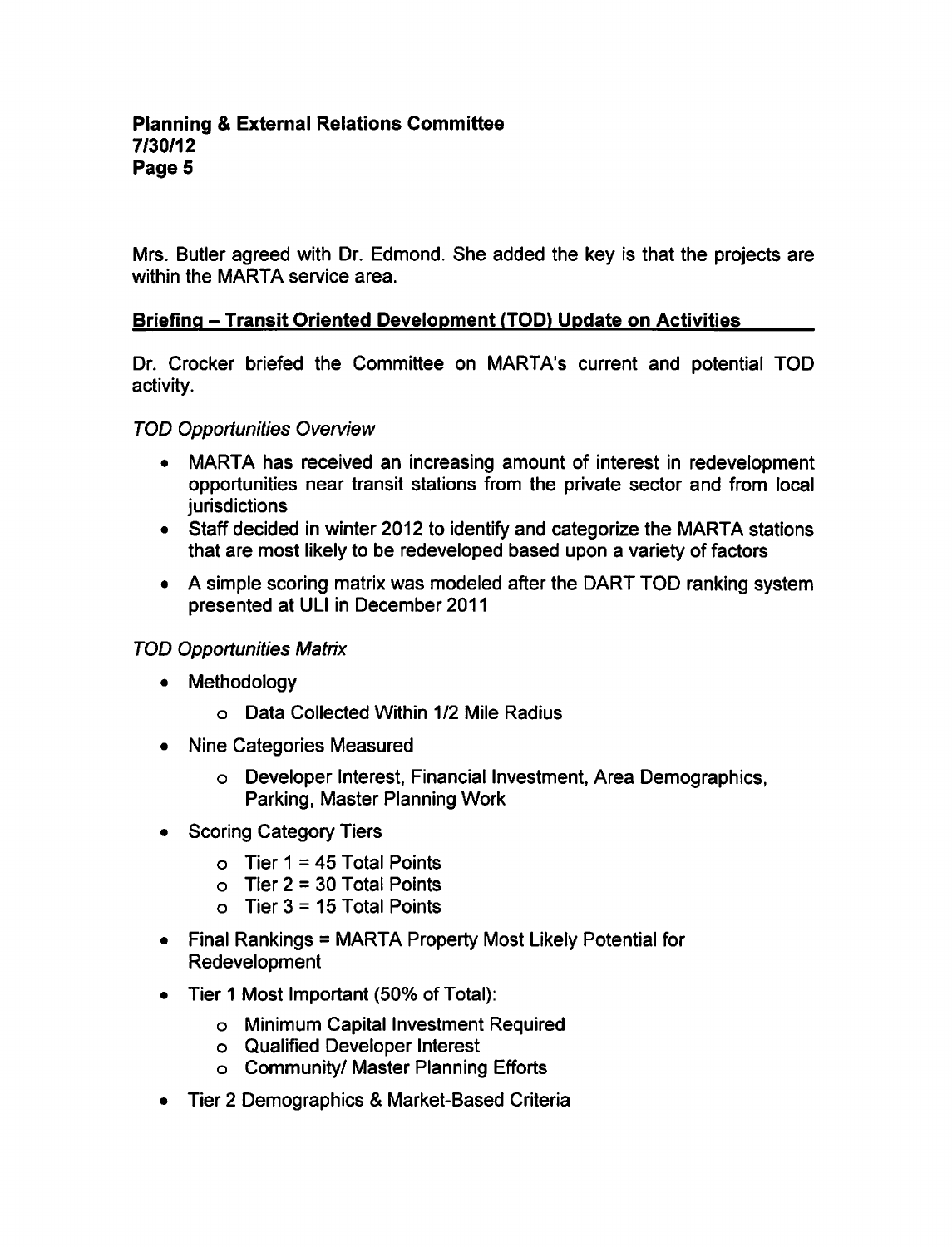- MARTA Land Available for Redevelopment
- Area Median Household Income
- Employment/Jobs Density
- **Tier 3 Additional Criteria** 
	- Adjacent Large Properties- (Redevelopment)
	- Targeted Redevelopment Area
	- o "Walk Score" suitability of surrounding pedestrian infrastructure and development

Top Ten Potential Development Opportunities (alphabetically order)

- Avondale
- Brookhaven/Oglethorpe University
- Edgewood/Candler Park
- Hamilton E. Holmes
- King Memorial
- Kensington
- Lakewood/Ft. McPherson
- Lindbergh Center
- Medical Center
- Oakland City

### Follow-up Activities

- MARTA Finance and Planning teamed to develop a sketch financial tool by Newmark Knight-Frank in Spring 2012 to evaluate different types of proposals (results due July 2012)
	- Competitive RFP
	- Residential with Development Incentives
	- Mixed Use with Development Incentives
	- Competitive with constraints on development
	- Competitive with Air Rights component
- Requesting to Release RFP for Real Estate Financial Advisory  $\bullet$

Lindbergh Center

• Dunkin Donuts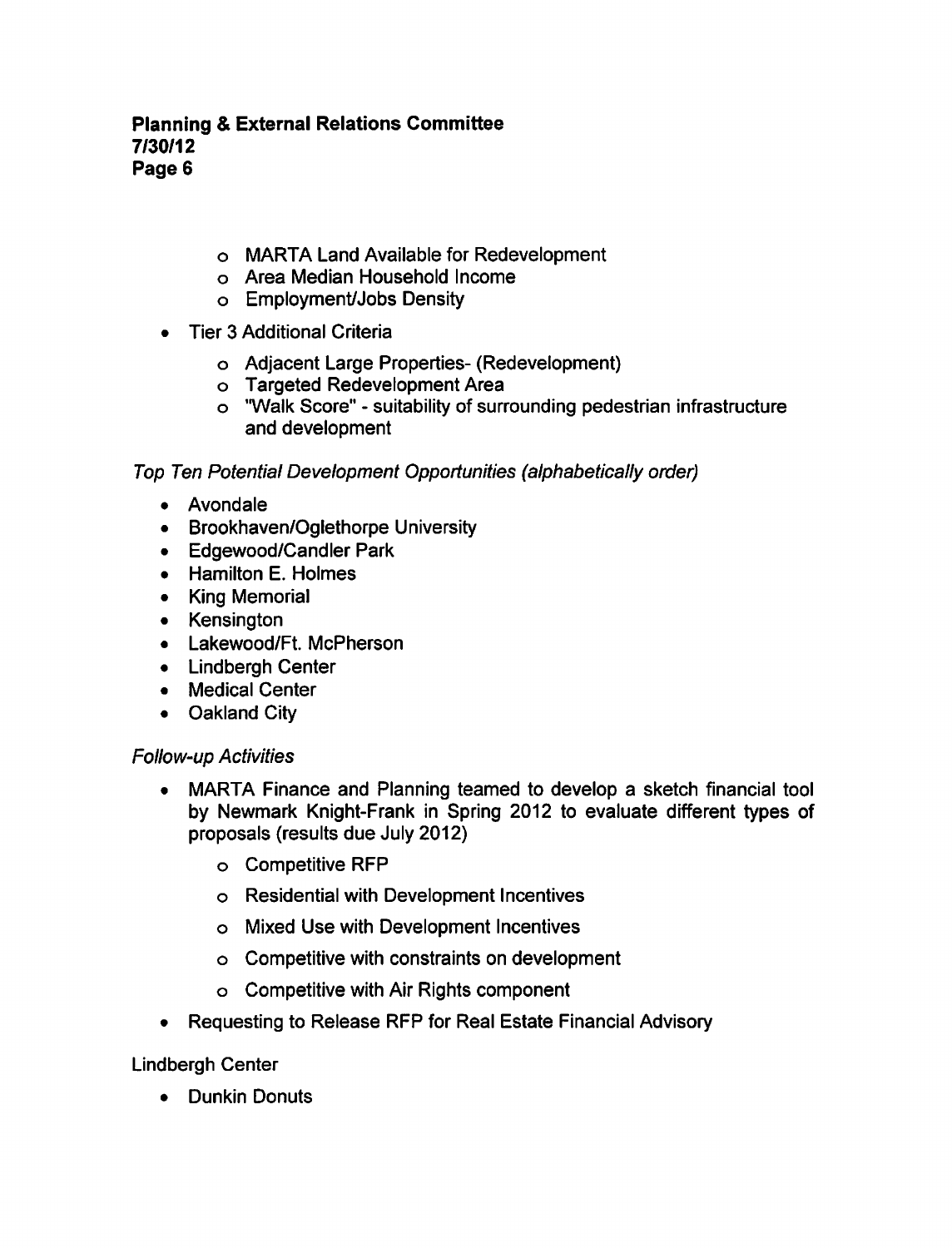- o Under current Master Retail Agreement, Carter USA is proposing Dunkin Donuts next to Chili's at Piedmont and Main
- Current status: Carter USA and Dunkin negotiating lease
- Sembler Redevelopment
	- Across Piedmont (non-MARTA property)
	- Proposed Wal-Mart and housing
	- Current status: Scheduled for July 17 Atlanta Zoning Review Board

Edgewood/Candler Park Charrette

- Charrette Held from April 13-16
- A group of over 11 different organizations joined together to host
- For MARTA:
	- o A chance to use a real world example of adopted TOD Guidelines
	- Build and maintain relationships with partner organizations
	- $\circ$  Gain a plan for a potential TOD opportunity
	- Have an overarching plan with neighborhood buy-in early on (avoid Lindbergh type neighborhood lawsuit)

Results Edgewood/Candler Park Charrette

Approximately 280 units of

- Mixed Income & Senior Housing and approximately 20 live/work units
- 9.900SF Retail
- Approximately 440 parking spaces
	- 160 garage spaces reserved for MARTA patron use
- MARTA bus circulation and bus loop location remain unchanged
- June 21, URFA/lnvest Atlanta authorized URFA staff to negotiate with MARTA at this location

Arts Center Station

Proposed 17-story Hampton Inn at 15th and W. Peachtree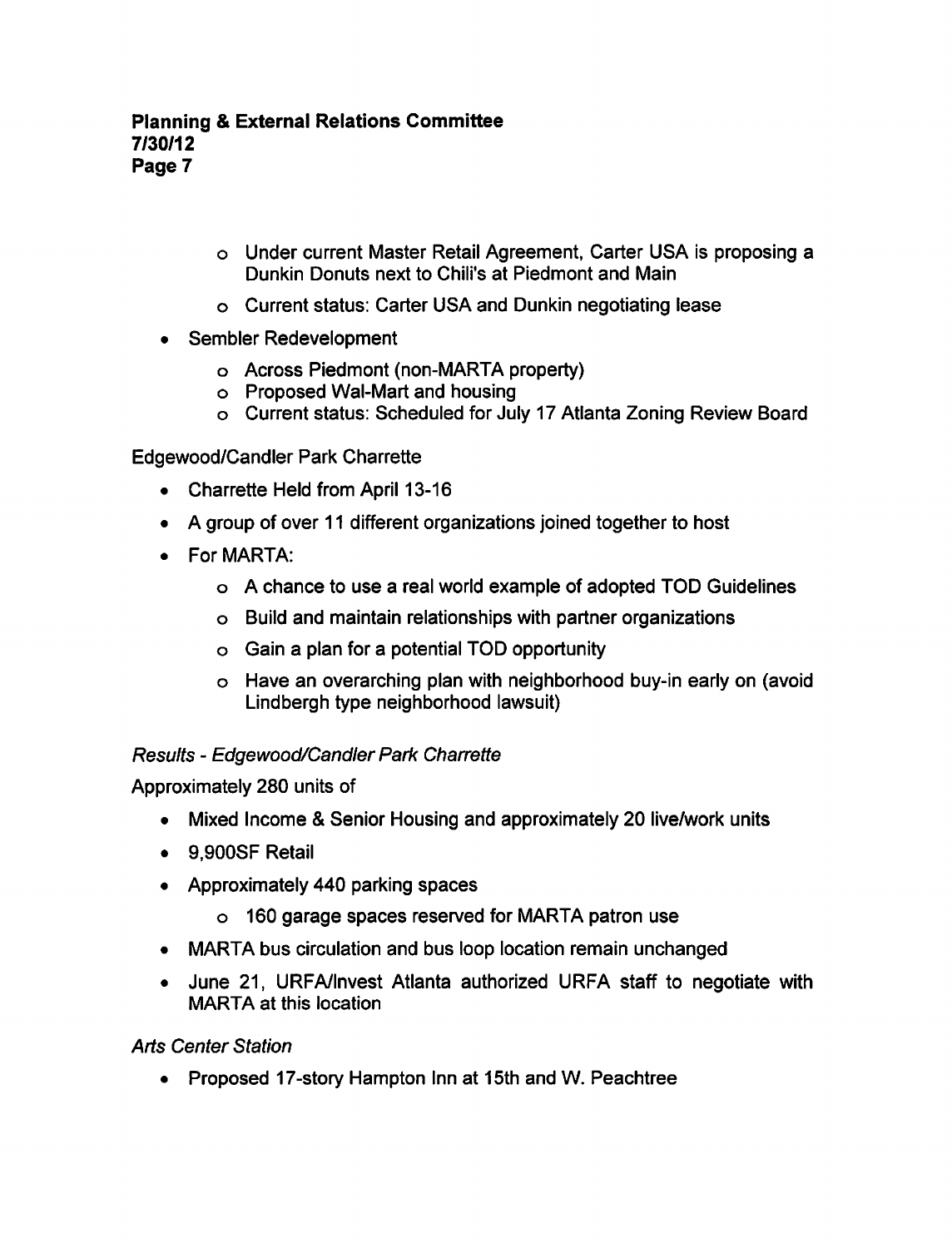- Non-MARTA property, but above MARTA sub-surface easement for subway tunnel; requires MARTA review of development plan
- Property owner also has a permanent easement on MARTA property
- Current Activity: MARTA Engineering, Architecture, Rail Operations and Facilities reviewing
	- Have submitted additional questions to determine feasibility
	- Working with MARTA legal to determine if any changes are required to easements: Possible future Board of Director actions if required

Abernathy Park & Ride/Sandy Springs

- Gwinnett Technical College is looking for a North Fulton Campus
- Existing Ground Lease at Abernathy P&R with Ackerman & Co
	- o Includes 570,000 SF for office space
- June 2012, Sandy Springs inquired regarding MARTA support for
- GTC at Abernathy P&R under existing Ground Lease
	- Campus not considered under current ground lease
	- o Requested greater lead time than one week for a response in the future

## College Park

- Completed LCI in May 2012
	- MARTA property severely limited by FAA regulations on building heights and noise limitations
	- No residential possible on MARTA Property
- City of College Park issued RFP for Master Developer of LCI area June 27, 2012
	- MARTA requested an addendum to clarify the RFP:
		- Does not give proposer any guarantee of access or use of  $\blacksquare$ MARTA property
		- MARTA Board of Directors will determine use of MARTA  $\blacksquare$ property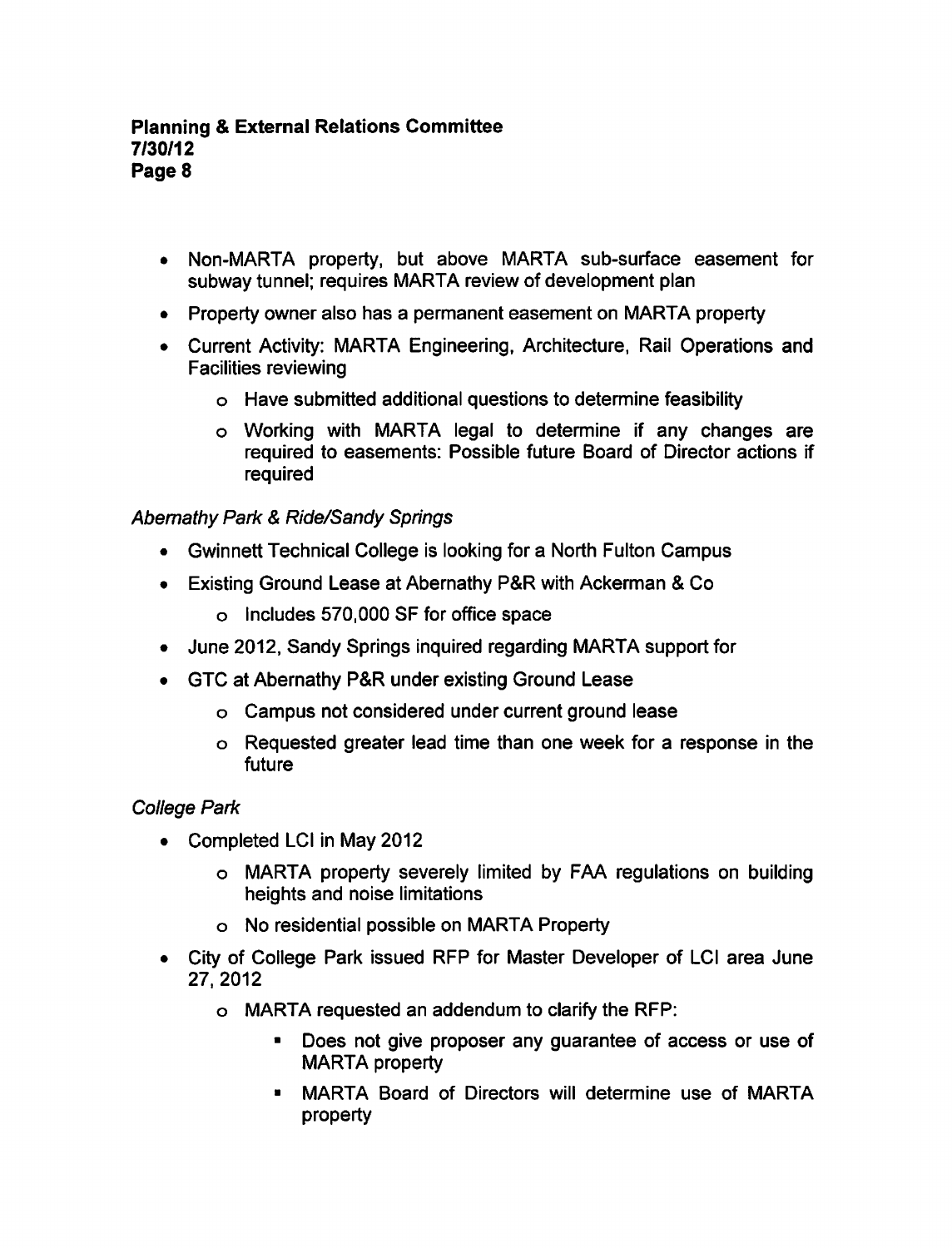# Recently Completed LCI's

- East Point
	- Next steps seemed focused on City owned property
	- Some coordination on possible streetscapes in front of station
- Kensington
	- o Study area only included a portion of MARTA property

# Future Proposed Actions / Other Issues

- Proposed Activities Fall 2012
	- RFP for independent Financial Advisor (request July 2012)
	- Discussion of Tiered Stations (August PER)
- Risks MARTA cannot control
	- Eurozone crisis on financial markets
- This proposal is independent of the success of the July 31 referendum

Mr. Ashe said Sembler is reducing the number of affordable housing units. He asked how can MARTA express its favor for affordable housing.

Dr. Crocker said through public engagement and City Council meetings.

Mrs. Butler said if land use does not identify with TOD principles MARTA could suffer.

Mr. Ashe asked when will City Council vote.

Dr. Crocker said he would get that information to the Board.

Mr. Ashe asked if staff would draft a letter on the Board's stance at the proper time.

Dr. Crocker said yes.

Dr. Edmond asked if MARTA ever considered TOD around bus stations.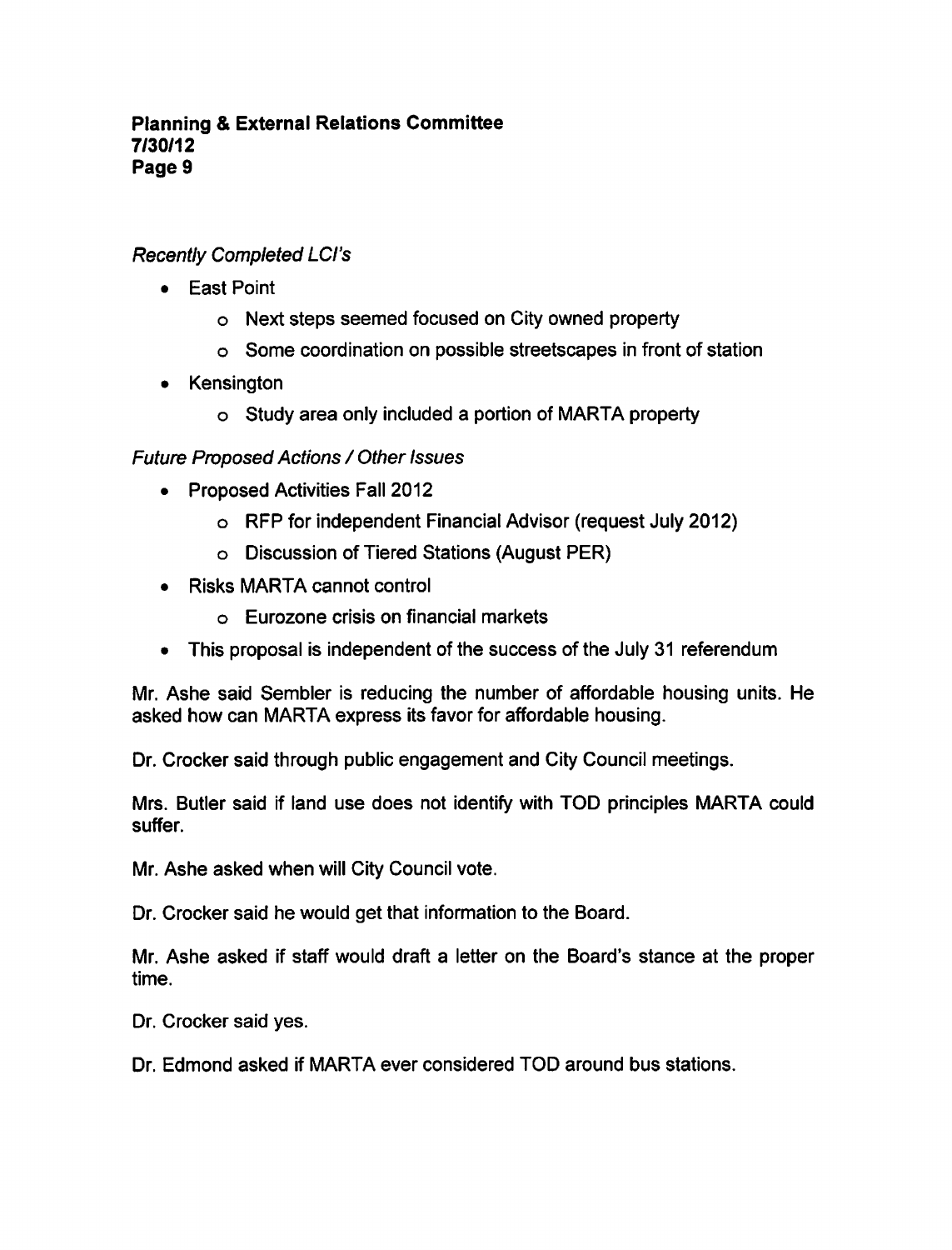Dr. Crocker said it would not present the same opportunity as rail stations, but staff could include information around MARTA-owned Park & Ride lots.

Mrs. Butler said MARTA has limited ability to negotiate  $-$  the market has lots of ideas.

Dr. Crocker said these opportunities do reflect developer interest.

Mr. Ashe said the Authority has to use opportunities to leverage market advantage.

Mrs. Butler said that she has been working with the Planning staff in setting up a plan.

Ms. King said Planning has been working in tandem with Mrs. Butler and will provide a list of upcoming briefing topics.

Mr. Ashe asked about the next step for Edgewood/Candler Park.

Dr. Crocker said it is a policy decision at this point and staff will need direction from the Board.

Dr. Edmond asked how would this be advantageous to MARTA. He asked for report that would justify why MARTA would even consider this.

Dr. Crocker reminded the Committee that a TOD briefing is being held immediately following the August  $6<sup>th</sup>$  Board Meeting.

Mr. Daniels said MARTA wants to be consistent in terms of its approach to ensure this is done in the right way and that we are moving in a prudent manner that makes sense.

Mrs. Butler said part of the analysis will be tools that are used by other transit agencies and other developers. MARTA needs this input in order to hire the right consultant to create the best revenue.

Ms. King said BART is actually doing this. Staff will take a look and bring the information back to the Board.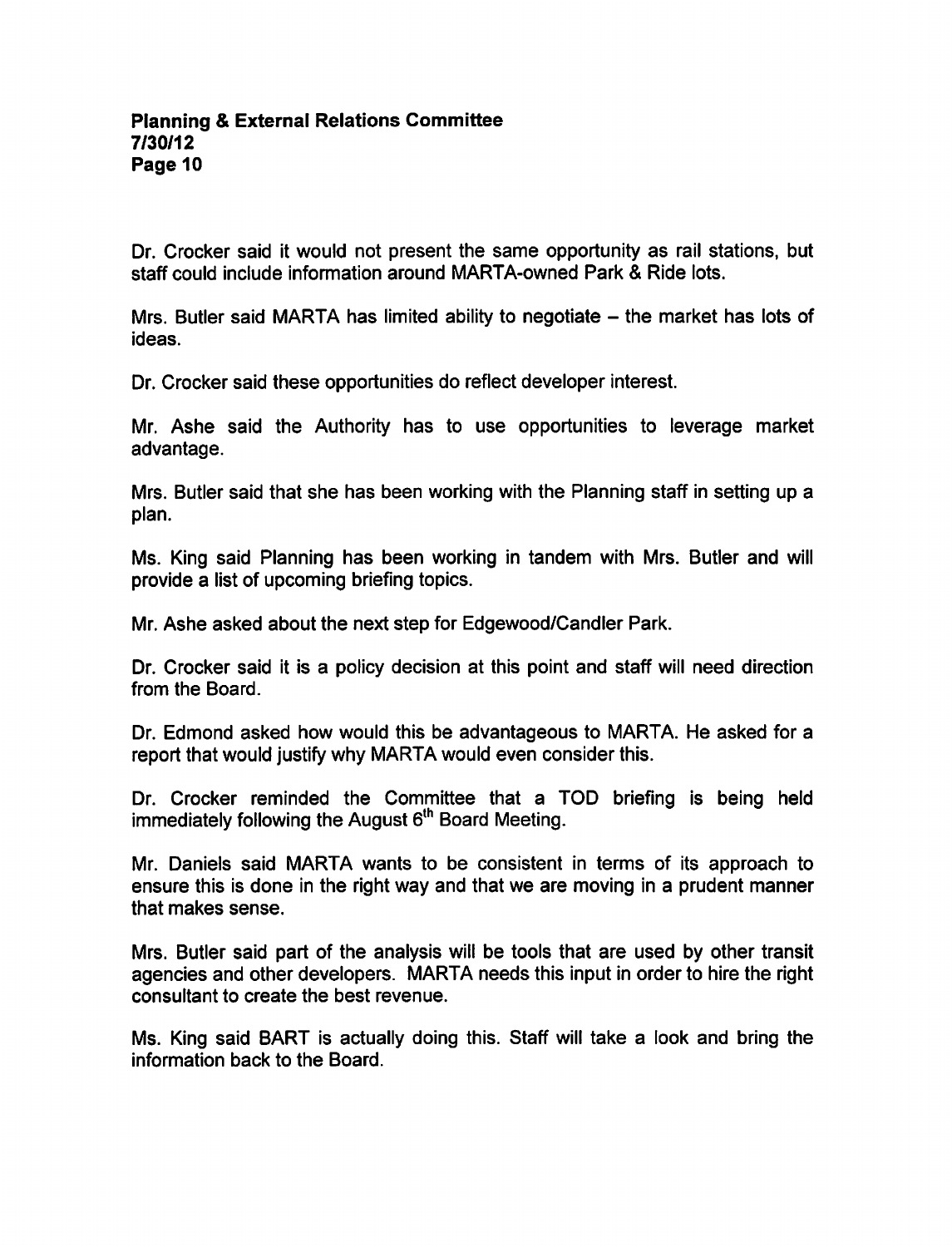## Briefing - Regional Transit Committee Update

Mr. Williamson briefed the Committee on the latest work activities of the Regional Transit Committee.

- MARTA supports the RTC of the Atlanta Regional Commission (ARC) through in-kind staff services at a value of \$150,000 annually
- Specific activities since the last update in April 2012 have been:
	- Regional Transit Performance Monitoring
	- o Service Coordination such as advancement of a regional bus stop program
	- Finalization of the Regional Transit Data Warehouse
- MARTA is a voting member of the ARC/RTC which is comprised of thirteen voting members
- Voting members provide financial support to the RTC in accordance with an RTC work program approved in November 2012
- Pursuant to that work program, the MARTA Board of Directors approved the provision of in-kind staff support to assist the ARC in executing the annual RTC work program in December 2012
- For FY 2012, from July 1, 2012 through April 30, 2012, MARTA has charged \$562,489 to Capital Project 31996 - Regional Transit Committee **Support**

Mr. Daniels asked is it realistic to make recommendations.

Mr. Williamson said ARC probably will not make any major changes.

Mr. Daniels asked about the fare study timeframe.

Mr. Williamson said an RFP will be issued by the end of August. The study will then be completed within 18 months.

### Briefing - MAP-21: Federal Transportation Authorization Bill and Its Impact on MARTA

Mr. Haggard briefed the Committee on MAP-21: Federal Transportation Authorization Bill and its impact on MARTA.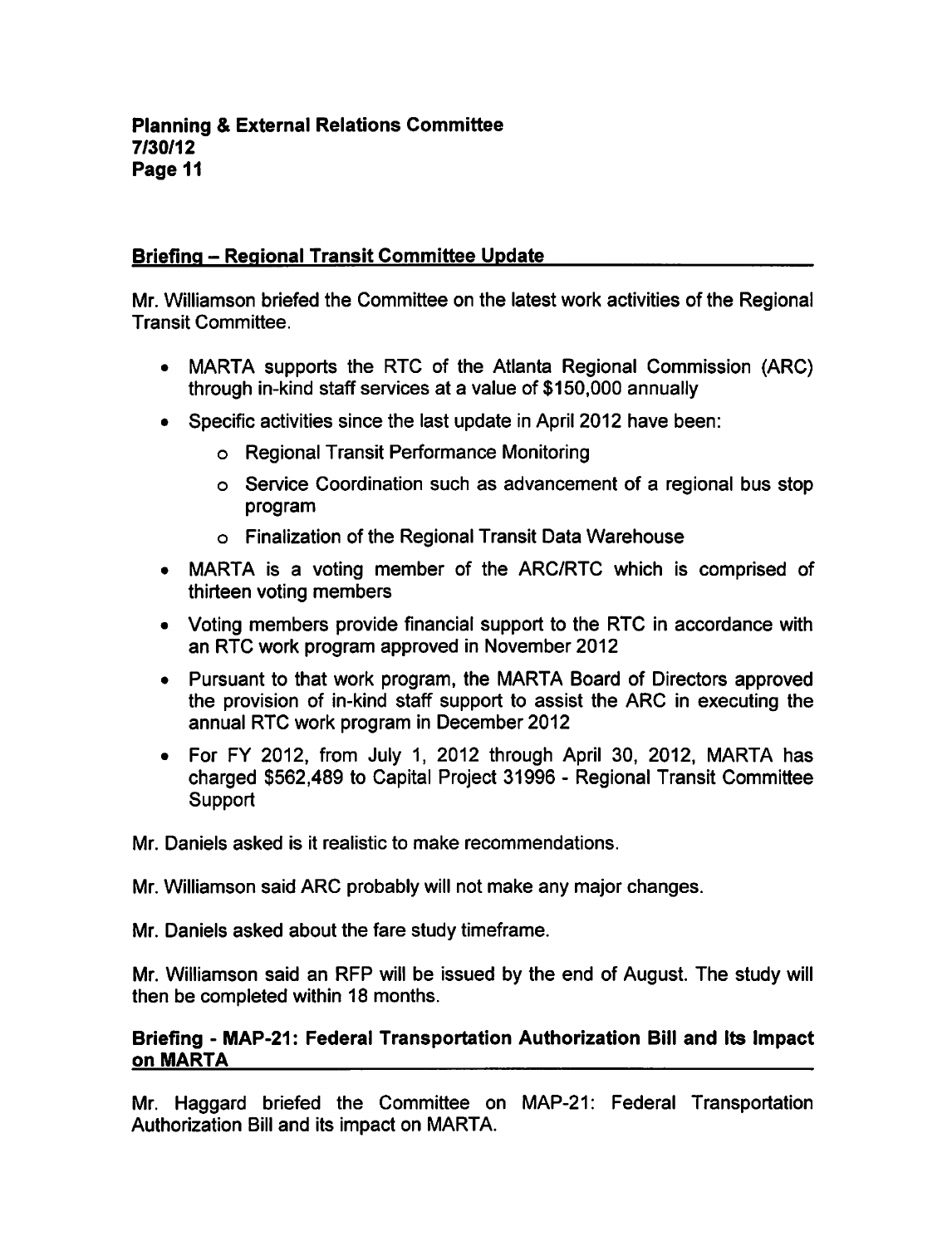### **Planning & External Relations Committee** 7/30/12 Page 12

### **Overview**

- Congress passed Moving Ahead for Progress in the 21<sup>st</sup> Century (MAP-21) on June 29th- President Obama signed it into law July 6th
- Takes Effect October 1st (beginning of Fiscal Year 2013)
- Authorizes federal transportation programs thru Sept. 2014
- Stable source of transportation funding for next 27 months
- Passage ends three-year run of short-term extensions
- Retains federal motor fuel taxes at unchanged levels since 1993

## Overall Funding Levels

- Limited Increase for Federal Transit Programs
- Total of \$10,578 billion in authorized funding for FY2013 (slight 1% increase over FY12)
- Total of \$10,695 billion in authorized funding for FY2014
- Funding comes from both Mass Transit Account of Highway Trust Fund and General Funds
- Actual Allocation of funding subject to future annual Congressional appropriations process

## Formula Grant Programs

- Section 5307 Urbanized Area Formula Program
	- Continues as largest program for federal investment in public transit
	- Essentially maintains most existing project eligibility criteria (including Preventive Maintenance)
	- New provision allows small operators (<100 buses) in large urbanized areas to utilize their 5307 Funds for general operating assistance (could potentially apply to other metro Atlanta providers)
- Section 5307 Program Funding Levels
	- $\circ$  \$4.398 billion FY2013 (+5% increase nationwide)
	- $\circ$  \$4,459 billion FY2014
	- $\circ$  Preliminary estimate of funding to MARTA approximately \$45M-\$49M annually (dependent upon Congressional appropriations)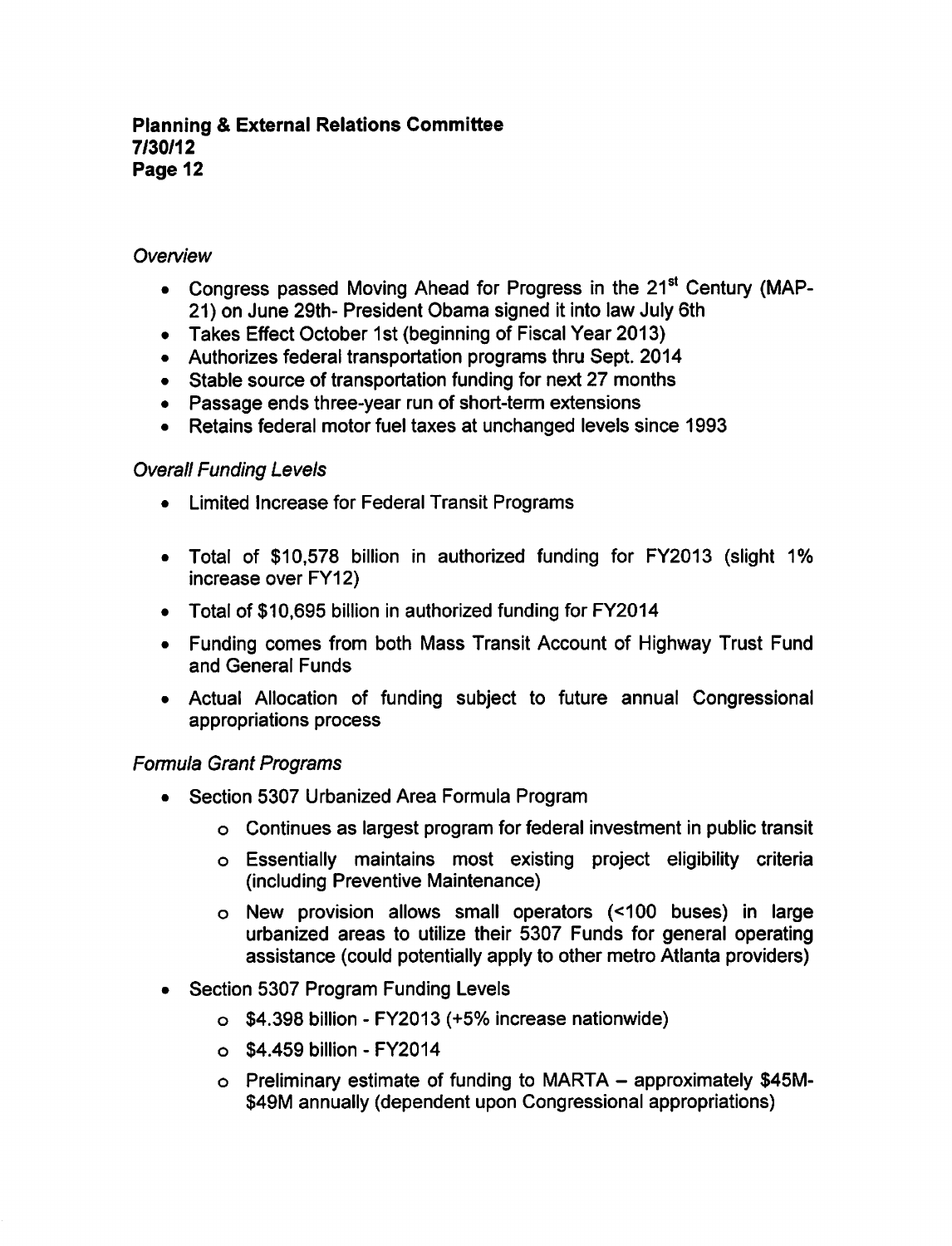- State of Good Repair Formula Program
	- New program replacing Fixed Guideway Modernization Program
	- Distributes \$2.1 billion in FY 2013 and FY2014 to fixed guideway systems occupying a separate right of way for exclusive public transportation use (e.g., rail, fixed catenary or BRT systems)
- State of Good Repair Program Funding Distribution:  $\bullet$ 
	- 50% based on FY11 allocations under prior Fixed Guideway Modernization program
	- 50% under formula distributing 60% based on vehicle revenue miles and 40% on fixed guideway directional route miles
	- o Segments in revenue service for min. 7 years eligible for funding
- Preliminary Estimate of Funding to MARTA \$35M to \$39M annually (roughly same or slight increase over prior year)
	- Actual Receipt of Funding Dependent on Annual Congressional **Appropriations**
- Bus and Bus Facilities Formula Program
	- o New Program replaces former discretionary program
	- First \$65 million of program funds distributed evenly among states, with each getting a fixed amount, and the remaining funds distributed based on population and service factors
- Bus and Bus Facilities Program Funding Level:
	- Nationwide: significantly below pre-existing Bus discretionary program
	- (\$984 million for FY2012)
	- $\circ$  \$422 million FY2013 (57% decrease from FY12)
	- \$427.8 million-FY2014
- Preliminary Estimate of Funding to MARTA- slightly less than previously received under Bus discretionary program (average  $\sim$  \$7M annually between 2008-2011)
- Fixed Guideway Capital Investment Program
	- Encompasses former New Starts and Small Starts programs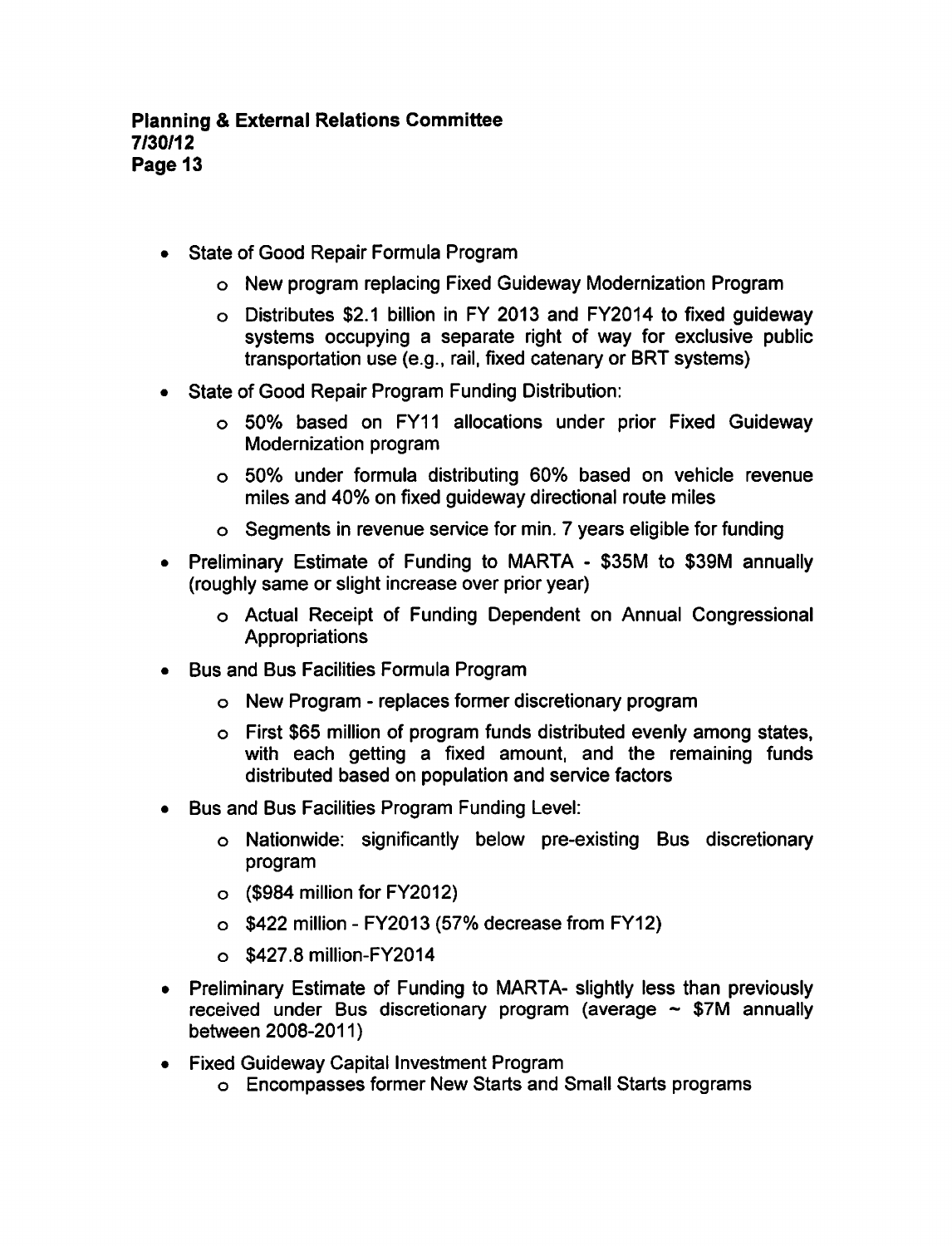- Slightly reduces funding level for next two fiscal years: \$1,907 billion for FY13 and FY14, compared to \$1,955 billion authorized in FY12
- Streamlines environmental review requirements on transit projects by eliminating duplication in and providing for quicker review by FTA
- New Starts under \$100 million have streamlined environmental review
- Expands eligibility to include core capacity improvements that would increase ridership by 10%
- o BRT new starts funding eligibility limited to systems where a majority of project operates in a dedicated right-of-way during peak hours
- Corridor-based BRT projects not operating in dedicated right-ofways (exclusively to public transit) are eligible for small starts funding
	- These provisions may impact 1-20 East Corridor BRT project
- Human Services Programs
	- Elderly and Disabled (Sec. 5310) and New Freedom (Sec. 5317) Programs combined, to fund activities that enhance mobility of seniors and individuals with disabilities
	- Job Access and Reverse Commute (JARC) program will now be funded under the Sec. 5307 formula program
- Asset Management
	- Requires transit agencies to establish systems to monitor and manage public transit assets to improve safety and increase reliability and performance
	- Secretary is required to define 'State of Good Repair', including objective standards for measuring the condition of capital assets
	- MARTA is already engaged in the asset system management process

### Public Transportation Safety Program

- Negotiated compromise between House & Senate safety proposals
- Authorizes Transportation Secretary to create a national safety plan for all modes of public transportation; set minimum safety performance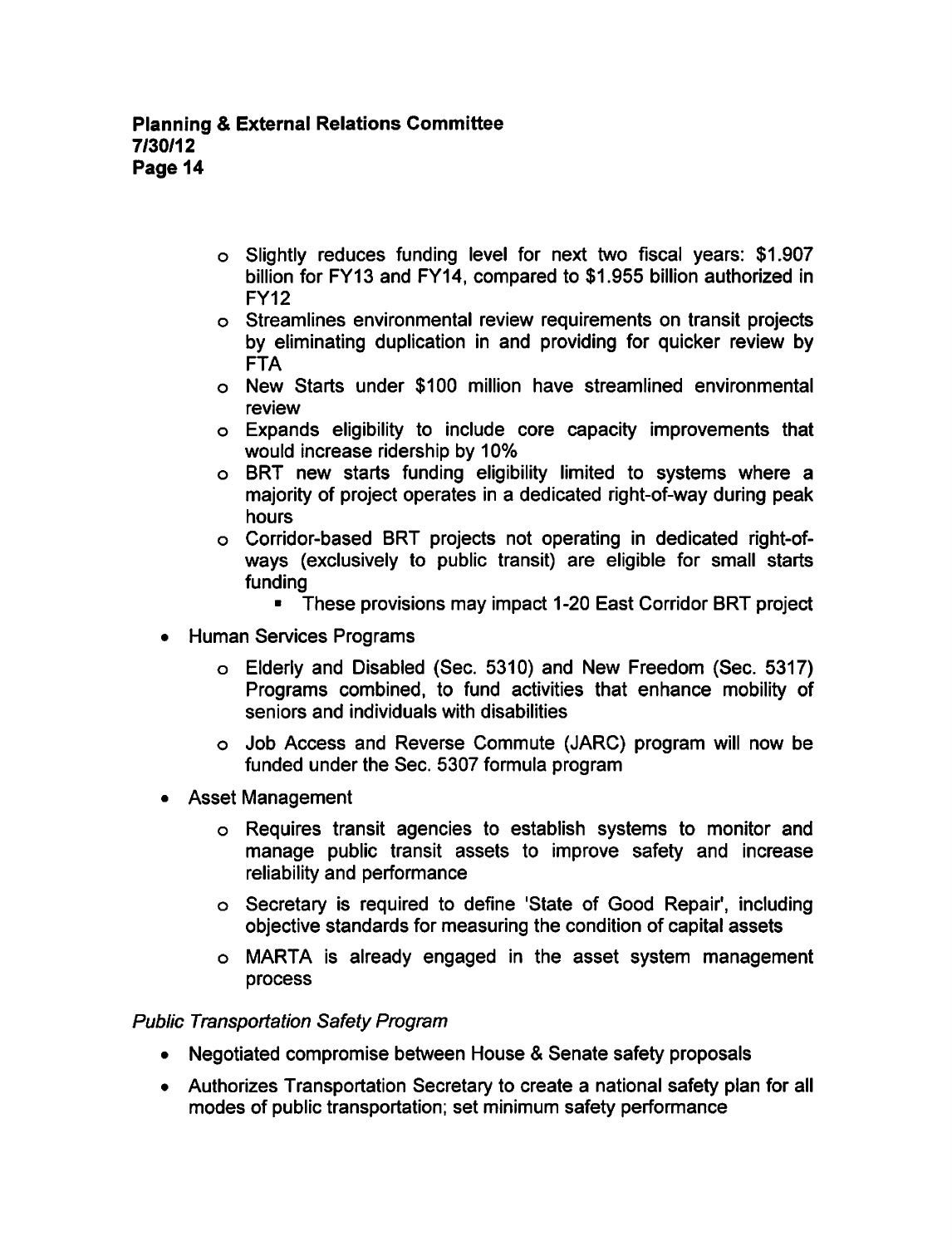standards and establish a national safety certification training program for Federal, State and agency employees

- Requires all recipients of federal transit funding to establish a comprehensive safety plan based on set criteria
- States with rail fixed guideway systems required to have an approved state safety oversight program with a state safety oversight agency
- State oversight agencies required to review, approve, oversee and enforce implementation of transit agency safety plans, conduct triennial safety audits, and provide annual safety reports to FTA
- Authorizes formula grant funding program for up to 80% in Federal match to develop and carry out state safety oversight programs

## Other Key Provisions

- Workforce Development and Training
	- Authorizes \$5 million annually from the General Fund for transit Workforce Development through the Innovative Public
- Transportation Workforce Development Program
	- Program will promote and assist the development of innovative workforce development and human resource activities
- TIGER Elimination/Projects of National & Regional Significance
	- TIGER Grant Program eliminated for FY 2013 and FY 2014
	- o Program for Projects of National & Regional Significance funded at \$500 million for FY 2013; transit agencies newly eligible
	- Awards to be made through competitive process, similar to TIGER and is targeted toward larger projects, unlike TIGER, which was for smaller amounts in many cases
- Metropolitan Planning Organizations (MPOs)
	- Key provision added to enhance transportation planning at the local, regional and state level
	- MPOs required to establish performance targets that address issues such as safety and state of good repair; however funding is not tied to achievement of the goals
- New Transit-Oriented Development (TOD) Pilot Program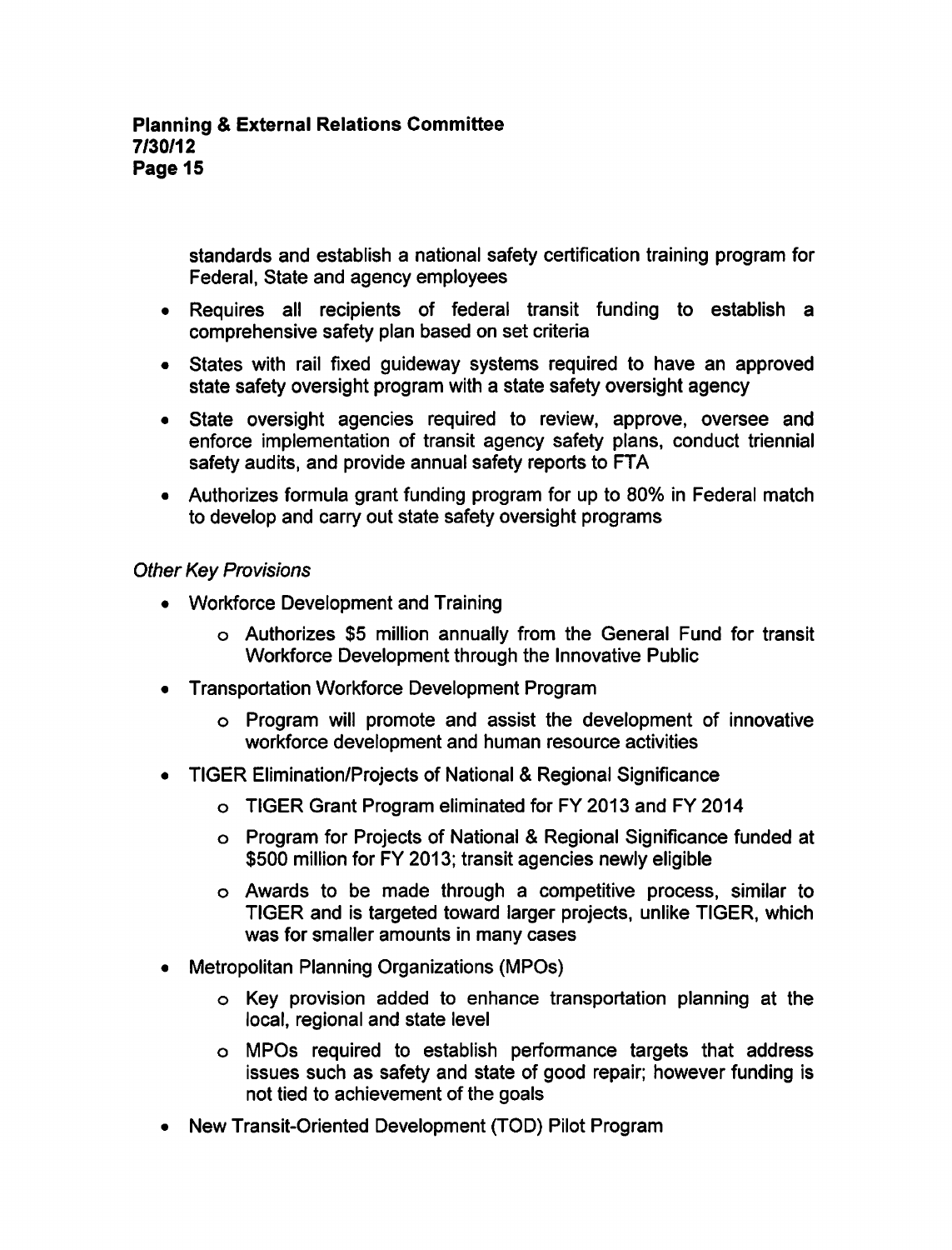- $\circ$  Establishes a pilot to fund planning efforts for TOD projects, with funding at \$10 million in FY2013 and 2014
- TOD pilot program funding will assist with costs of comprehensive planning for new fixed guideway capital projects or core capacity projects funded with federal dollars

### Highway Title Transit-Related Provisions

- Surface Transportation Program (STP) and Congestion Mitigation and Air  $\bullet$ Quality (CMAQ)
	- Provides continued funding at similar levels
- Transportation Enhancements (TE)
	- program funding bike lanes, sidewalks/crosswalks, eliminated and combined with Safe Routes to Schools and Recreation Trails to create new Transportation Alternatives (TA)
- Overall combined funding for the programs comprising the new TA program has been cut by roughly \$300 million annually; elimination of TE program significantly reduces bike/pedestrian funding
- Changes to TIFIA Loan Program
	- Funded at \$750 million in FY 2013 and \$1 billion in FY2014, compared to \$122 million in FY2012
	- Translates into \$7.5 billion and \$10 billion of lending capacity in FY 2013/2014, exceeding even the scale recommended by the National Surface Transportation Infrastructure Financing omission in 2009, reflecting recent growth in demand

Mrs. Butler said the money allocated to MARTA from TIA is 20%; TIA will have significant impact on the Authority.

### Other Matters

Ms. King announced her acceptance into Leadership DeKalb.